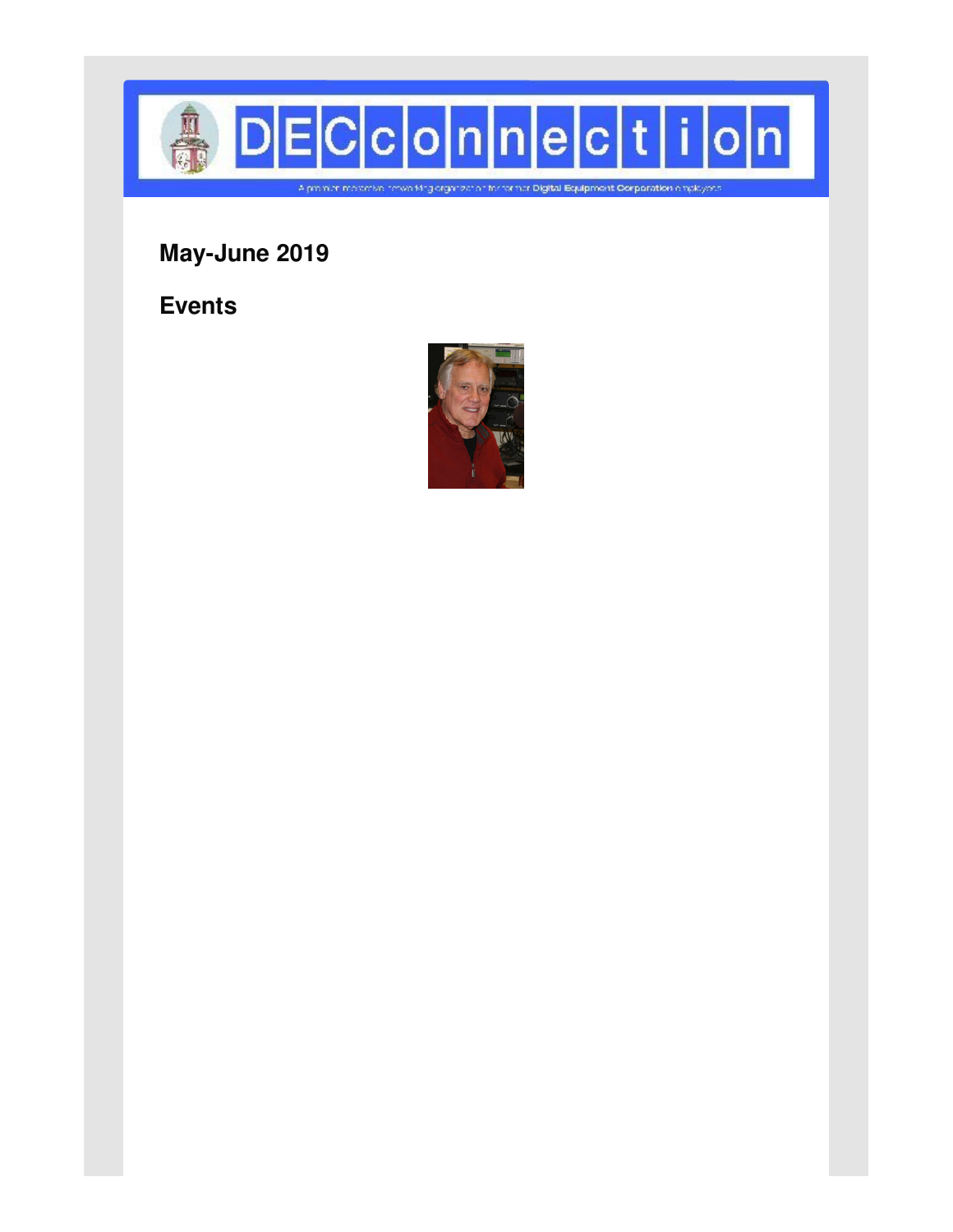**SAVE THE DATE!** Summer Italian Festa in Marlborough

The DEC Connection is planning an Italian summer festa in Marlborough this year. The date(s) chosen are Saturday, August 17 from 2-6 pm, and for a rain date, the following



Saturday, August 24th. A huge thanks to our host, Roberto (Bob) Alessio, pictured above as host of his radio program VIVA Italia on WCUW 91.3 FM. His yard has room for bocce ball matches, games, and plenty of space for socializing. Food will be catered and appetizing. We will provide salads, appetizers and antipasto, a selection of hot dishes and all the trimmings; also soft drinks/water. BYOB for liquor. The cost is \$7 per paid-up member and \$10 for non-paid members and guests. Please sign up early to allow us to know how many people we should cater for. **Sign up on our [website](http://www.decconnection.org/tickets-SummerItalianPicnic-Aug19.php) here**.

### ALSO UPCOMING:

- Management Sciences Consulting Group Reunion: Sunday June 2, 5:30 PM in Berlin MA. info: Carol Ehrlich, ce35@cornell.

- Rescheduled Karaoke lunch in Maynard TBA

- Phoenix AZ group semi-annual lunch: Sat., Nov. 2, 2019, noon, at Santisi Brothers Pizza. Info: galendavis@aol.com

- [See the upcoming performances of the Compaq Big Band in New England (http://www.compaqbigband.com/gigs.php)

**EVENT WRAP-UP**: Maureen Burness reports on the Colorado Springs Reunion, 25 April

Our CXO Reunion was a success = 171+ people came! Our gracious photographer, Don Jones, took 257 pictures and Rob Stubblefield, keeper of our distribution list, sent them out*. And, as usual, Lorrie Marzulla gathered the troops to set up our memorabilia and took care of our reception table and made sure reminders were sent out as well as taking care of all the other hidden details. Once again, thank you for DEC Connection's contribution. It certainly helped to make our gathering [successful.](http://www.decconnection.org/cxo.htm)* See a few on our CXO Event page on DEC Connection website.

# **Digital and the Industry**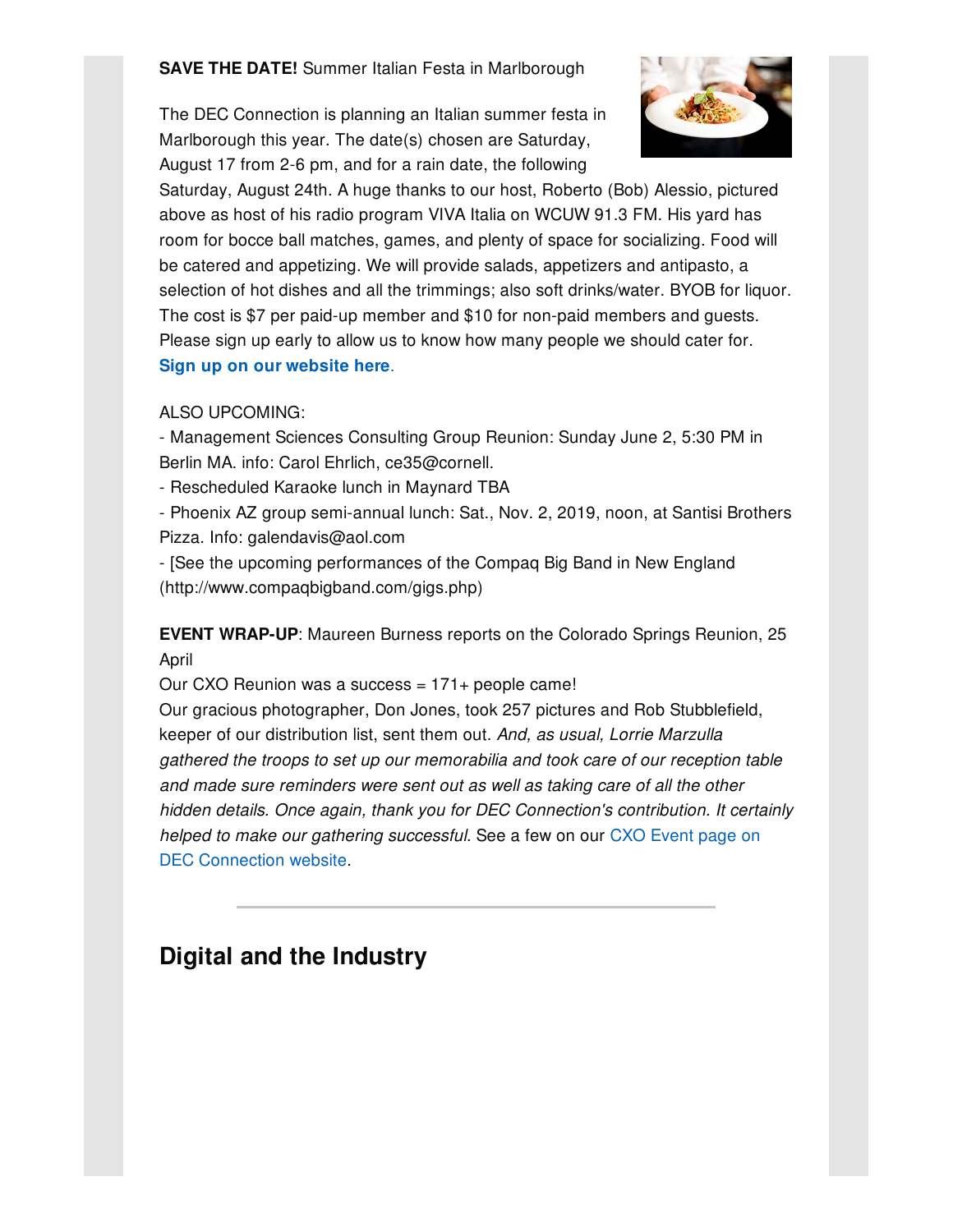■ I am a former DEC customer, and I have used DEC computers for a long time, starting with a DEC 10 and PDP-8 in the EE dept at Penn State in 1972 (LINC tapes!) and continuing for 20 years through my time with Schlumberger, which relied heavily on the 11/05, 11/34 and 11/780 computers.

The reason I am writing is that I have a number of old DEC hex cards, mostly memory cards it looks like, that I would be love to see have a good home, even if only to use as spare parts. As far as I know, all were working when I acquired them. I hate to see them chopped up for the gold. If there are some of your group who could make use of the cards, I would like to make them available. If not, can you suggest a forum or other place where these ancient cards may be of value to someone? Email Bruce Girrell at: bgirrell@gmail.com

■ Maynard: 150 Years of Community and Culture

The Town of Maynard will be celebrating its Sesquicentennial anniversary in 2021. Planning is already underway for a year of celebrations beginning on April 19, 2020 (Patriots Day). They are looking for some help in specific areas. Follow it here on [Maynard's](https://www.townofmaynard-ma.gov/gov/committees/maynard150/) website.

Thanks to Barrie Hunter for sharing this little gem:

\* A wild turkey smashed through a fifth-floor window in the Mill and then wreaked 'havoc' in a Maynard office in April. See [Boston](https://www.boston.com/news/local-news/2019/04/10/wild-turkey-maynard-office) Globe article here.

# **DEC Connection Member News**

Welcome to our new and renewing members during April and May: Betsy Anderson (CO), Curt Anderson (CO), Anker Berg-Sonne (MA), Frank Bomba (MA), Paula Daley (MA), Jim Davis (VA), Eileen DerGurahian (MA), Paul Donovan (CT), Glen Germanowski (MA), Frank Ignachuck (MA), Lindalee Cummings Johnson (CO), Dan Klein (MA), Tom Kopec (MA), Julie Labbe (MA), Joe LaRose (MA), Bill Long (MA), John McClelland (CO), Ralph Mendoza (CA), Ron Patterson (CO), Tom Porcher (MA), John Read (CO), Richard Reichert (FL), Peter Ross (MA), Mark Sanesi (CA), Terry Sarandrea (MA), Len Segal (NH), Rini Sofka (MA), Andrea Starr (MA), Mary Trubiano (MA), Helen Von Gunden (CO), Rick Watson (MA), George Woods (MA), and Mark Yanow (MA).



Please RENEW your membership if you're due members check the Member Service Center (instructions below). Other readers, if you are enjoying our e-newsletters please consider joining and sending in a brief update on your activities for our newsletter. Here is how to join or renew: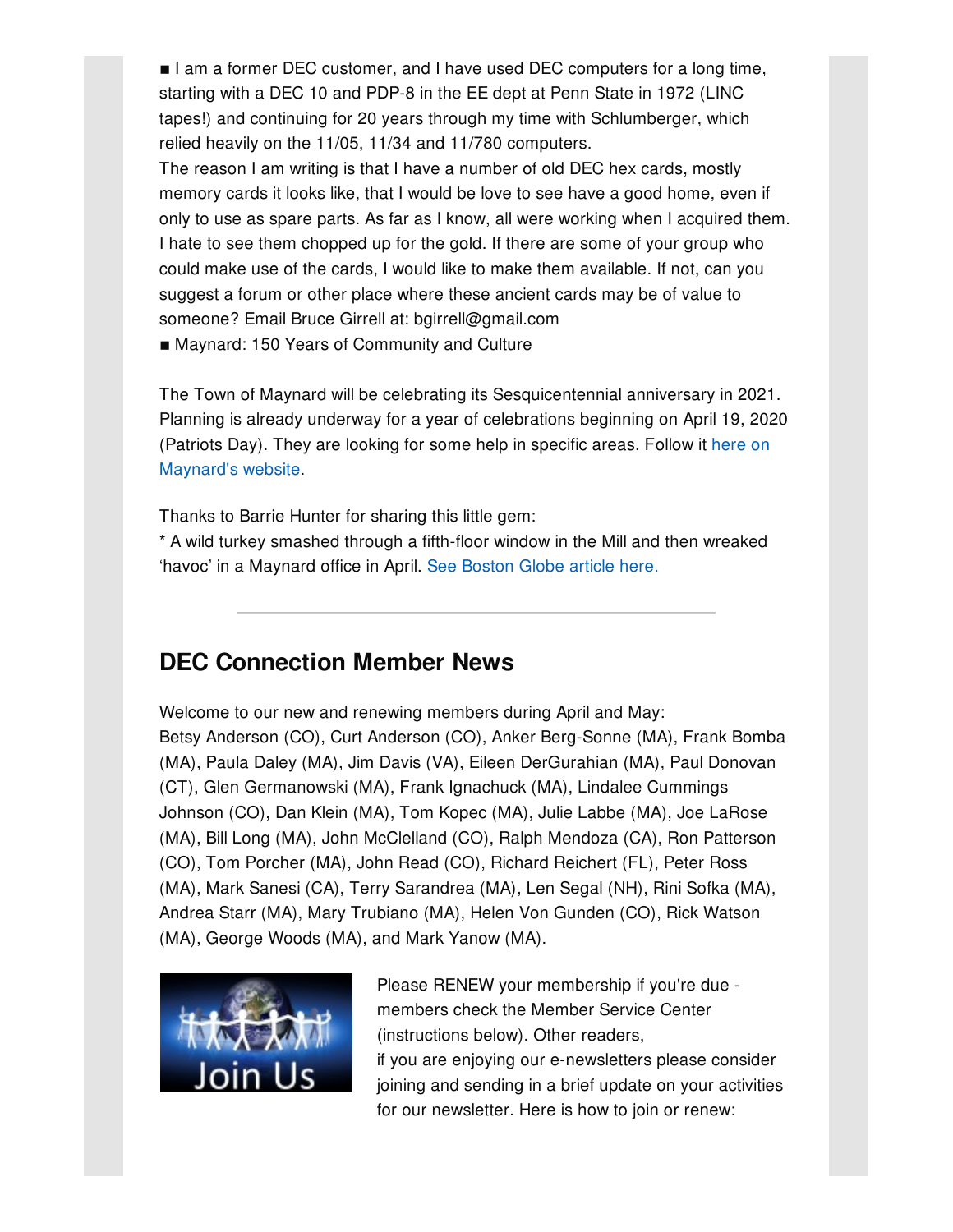#### **Membership Renewal Procedure**

\* Click link to see if your membership is current in our [Member](http://www.decconnection.org/msclogin.php) Service Center and pay online with a credit card. If you have paid dues since 2010 you will be there use the email address we have on file - no leading or trailing spaces - email ava@decconnection.org for help.

\* You can also join us (or renew) at Join the DEC [Connection](http://www.decconnection.org/join-online.htm) online!

\* You can send personal checks made out to DEC Connection to Nancy Kilty, 33 Forest St. Unit 416, Lexington MA 02421.

\* If you prefer to use your PayPal account directly (not via our website), use our payment address: registrations@decconnection.org - do NOT use any Board member's personal email address.



*Bill and Bettylou Long*

**Member Newsbytes**: Please send yours to info@decconnection.org. We need your input to provide an interesting newsletter for our readers.

**E** New member **Bill Long** writes: I was with Digital fairly early, badge 659, from 1963 to 1987. For the most part, it was a wonderful ride. I began as a computer engineer,

who didn't know a lot about computers, and managed to work my way through a series of promotions, as did many others who took advantage of the opportunities Digital offered during those years. I joined the somewhat long list of VPs eleven years after hiring on. I expect some members will remember me and my wife Bettylou. The intervening years have been mostly kind to us, but they add up. It's a neat thing that you folks do in keeping some nice memories alive. longbill33@gmail.com

■ From the Conway Daily Sun: North Conway's remarkable Ted **Sares** (photo right) closing in on 82, won his first powerlifting event of the year at the Can-Am Championships in Brattleboro VT on May 12. The event was sanctioned by the American Powerlifting Association. See [complete](http://www.decconnection.org/articles/TedSares-ConwayDailySun5_17_19.pdf) article.. tedsares@roadrunner.com



*Ted Sares*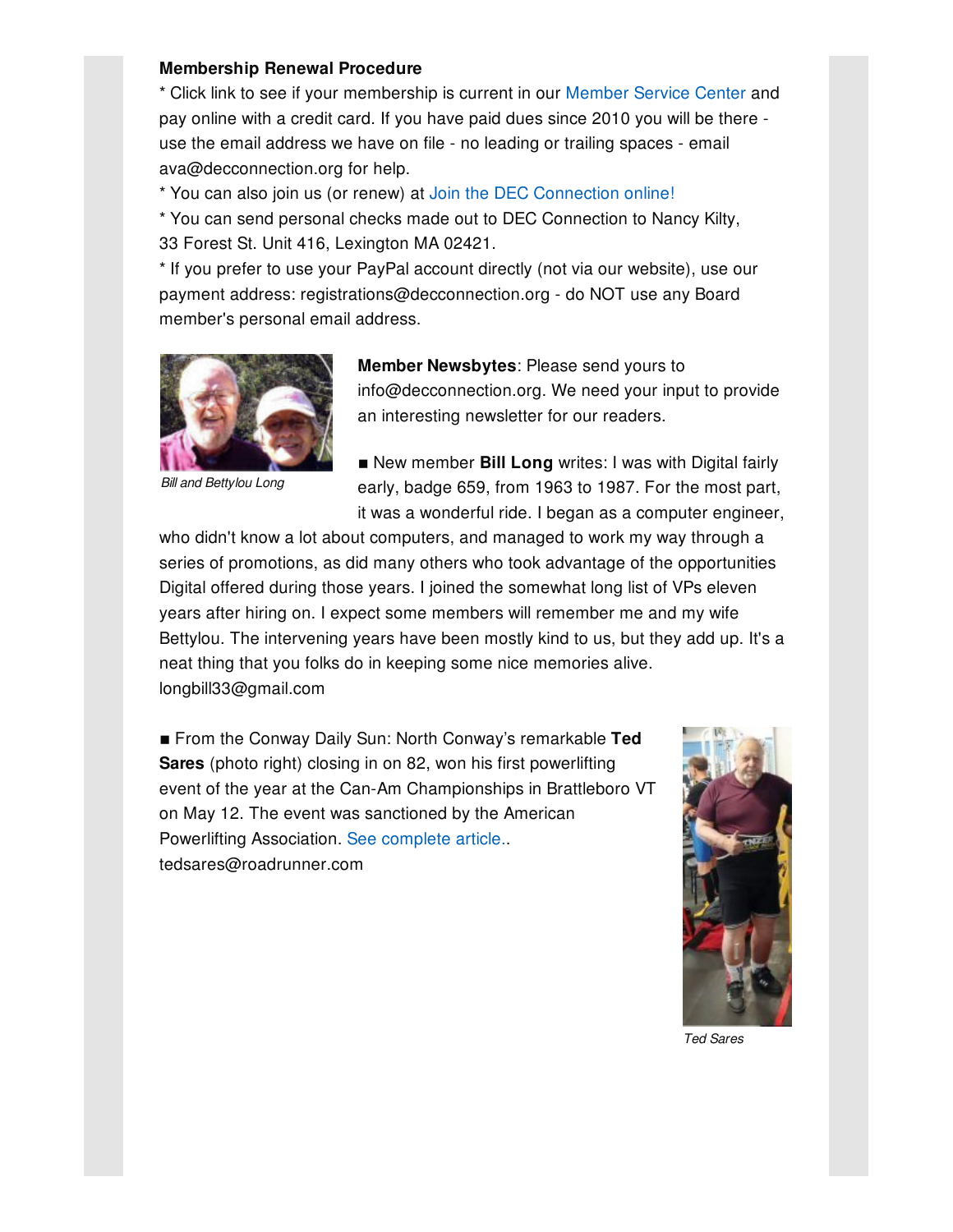■ From Kirsten and Anker Berg-Sonne: We are resuming our heavy travel schedule after we had to take a break last year due to some health problems, that fortunately have been resolved. We spent the month of February in Islamorada, soaking up warmth, then, at the end of March, we celebrated our 50th wedding anniversary with friends and family. May will be spent in Denmark and Crete, Greece, and in November we will visit New Zealand. When home we relax, visit our two daughters and 5 grandkids, and go for (car) top down drives in the local area. I have picked up competitive driving and board membership in the local Porsche club. Kirsten volunteers at our local Council on Aging, and is an active dollhouse miniaturist. anker@ankersoft.com

NOTE TO OUR READERS: Please do not be concerned if, when clicking on a link in this email, your browser or antivirus program tells you that you are attempting to visit a dangerous or unsafe web address. It's a recent policy of some companies to flag any site without an SSL certificate as unsafe. These companies would like to sell more SSL certificates and products. Since we do not collect personal or financial data through our website, we do not need an SSL certificate. When you purchase tickets through our website, we transfer you to the PayPal website, which DOES use SSL security software.

#### **Sad News Department**

Sadly, we were told of these deaths of former Digital employees since last newsletter. Our condolences go out to friends and families of:

- \* Leo White, Colorado Springs, 23 May 2019
- \* Al Gordon, 99, Peoria AZ, 7 May 2019
- \* Rob Ayres, 73, Concord MA, 30 Apr 2019
- \* Gilles Marin, 71, Longueuil (Montreal) Quebec, 26 Apr 2019
- \* Bob Difazio, 85, Moultonborough NH, 26 Apr 2019
- \* Walter Chaffin, 70, Houston TX, 7 Apr 2019
- \* David Hartzband, Jamaica Plain MA, 6 Apr 2019
- \* John J. Kulik, Maynard MA, 6 Apr 2019
- \* Don Smith (GIA/Australia), 28 Mar 2019
- \* Bill DeSimone, 76, Gloucester MA, 27 Mar 2019
- \* Olga M. Caiazzi, 93, Clinton MA, 18 Dec 2018

Details are on our [Memorial](http://www.decconnection.org/memorials.htm) Page.

## **Website [Features](http://www.decconnection.org) and Updates**